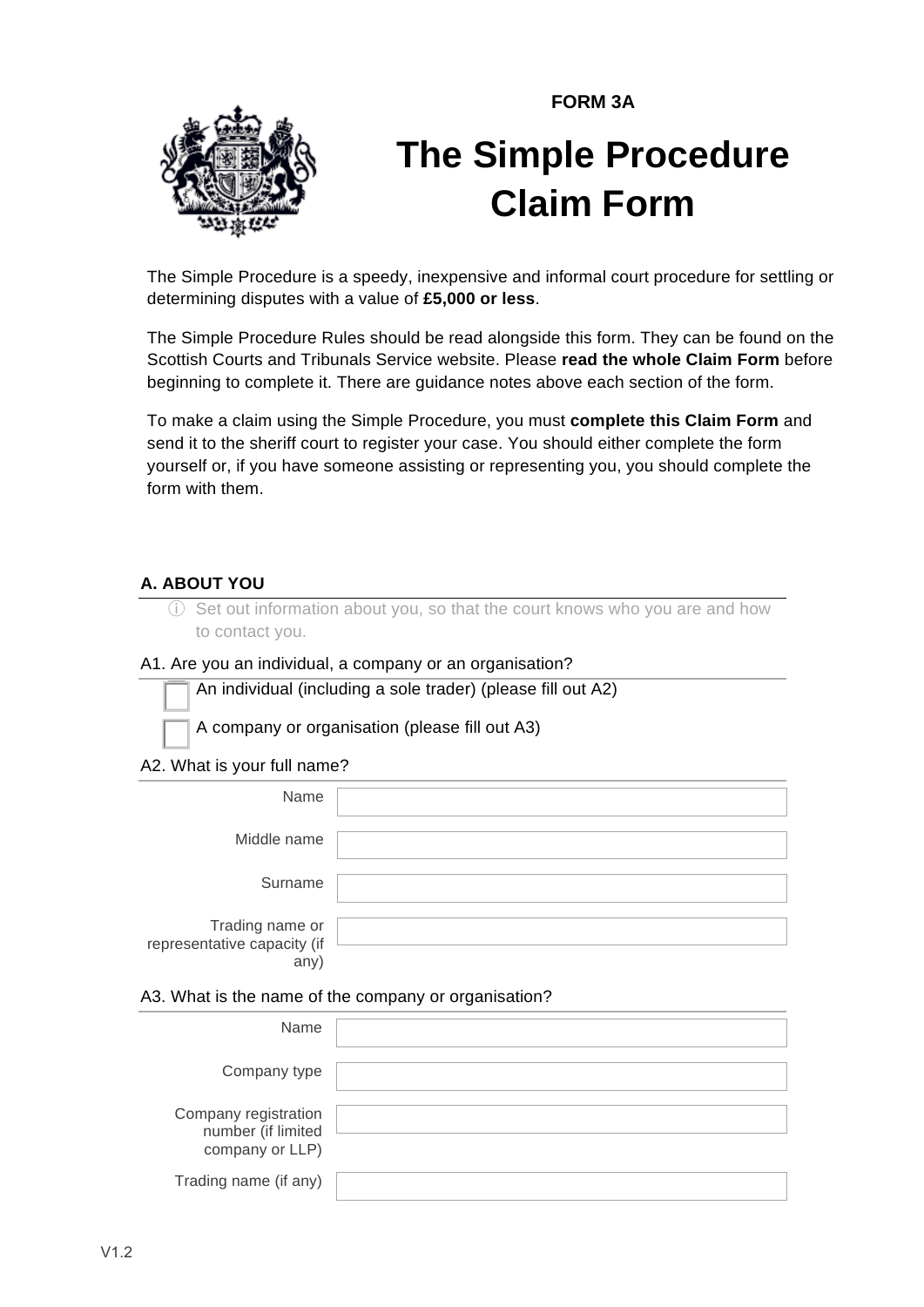#### A4. What are your contact details?

| Address       |  |
|---------------|--|
| City          |  |
| Postcode      |  |
| Email address |  |

#### A5. How would you prefer the court and the respondent to contact you?

| By post |
|---------|
| Online  |

#### **B. ABOUT YOUR REPRESENTATION**

ⓘ Set out information about how you will be represented.

#### B1. How will you be represented during this case?

|  | I will represent myself |  |
|--|-------------------------|--|
|  |                         |  |

I will be represented by a solicitor

I will be represented by a non-solicitor (e.g. a family member, friend, or someone from an advice or advocacy organisation)

#### B2. Who is your representative?

ⓘ If a family member or friend, please give their full name. If someone from an advice or advocacy organisation, please also give the name of that organisation.

| Name                     |  |
|--------------------------|--|
| Surname                  |  |
| Organisation / firm name |  |

#### B3. What is the address of your representative?

ⓘ If your representative works for a solicitors' firm or an advocacy organisation, please give the address of that firm or organisation.

| Address       |  |
|---------------|--|
| City          |  |
| Postcode      |  |
| Email address |  |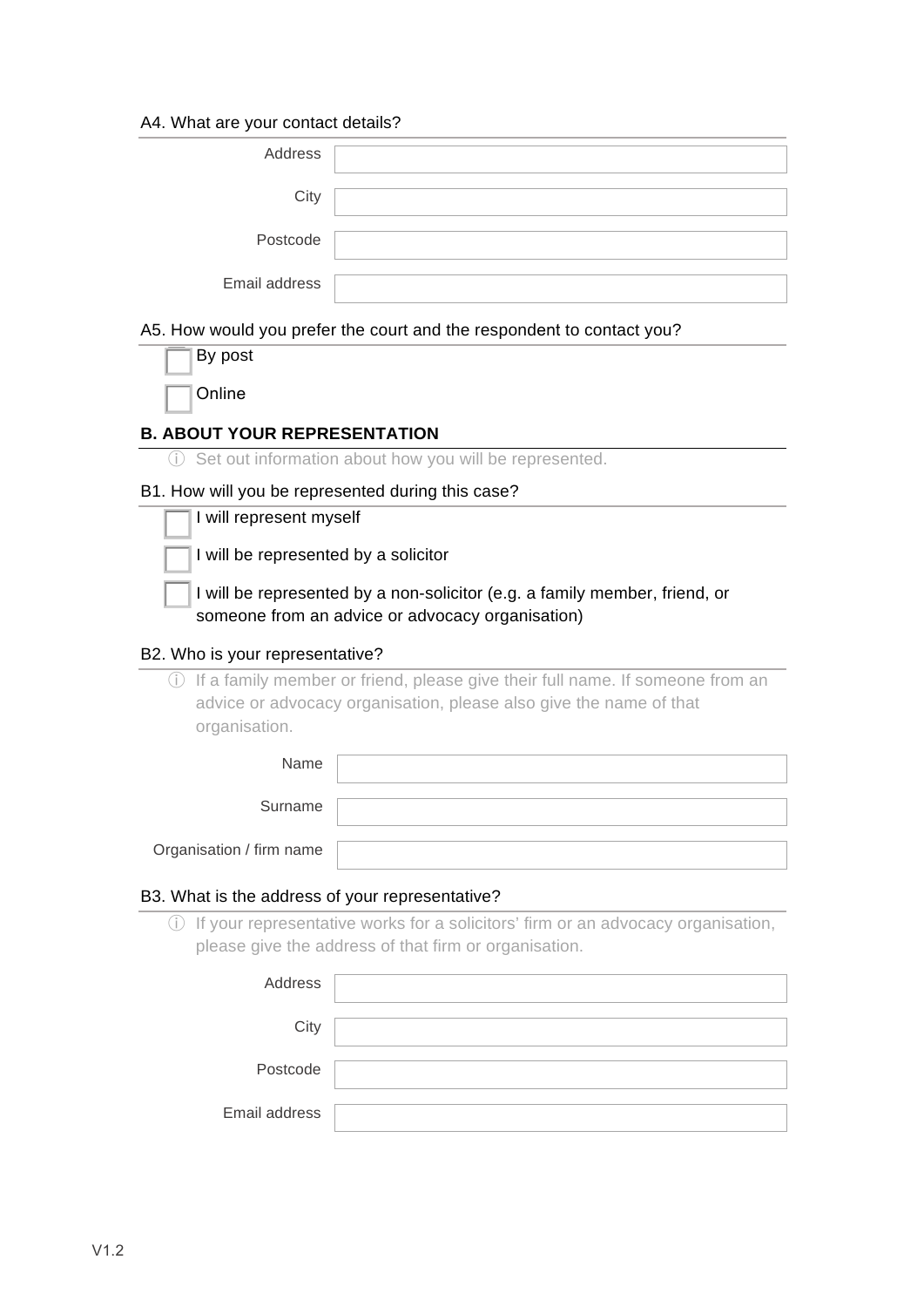#### B4. Would you like us to contact you through your representative?

ⓘ If you select 'yes', then the court will send orders and information in this case to your representative.

! Yes

#### B5. How would your representative prefer the court to contact them?

| By post |
|---------|
| Online  |

#### **C. ABOUT THE RESPONDENT(S)**

- ⓘ The person who you are making the claim against is called the respondent. In this part, you must fill in information about that person so that the court knows who they are and how to contact them.
- ⓘ If there are more than two respondents, you must select 'more than two respondents' at C1 and complete a Further Respondent Form for each further respondent.

|                                                | C1. Is there one respondent, two respondents or more than two respondents?     |
|------------------------------------------------|--------------------------------------------------------------------------------|
| One respondent                                 |                                                                                |
| Two respondents                                |                                                                                |
| More than two respondents                      |                                                                                |
|                                                | C2. Is the first respondent an individual, a company or an organisation?       |
|                                                | An individual (including a sole trader) (please complete C3)                   |
| A company or organisation (please complete C4) |                                                                                |
| C3. What is the first respondent's full name?  |                                                                                |
|                                                | If the respondent is an individual trading under a name, please also give that |
| name.                                          |                                                                                |
| Name                                           |                                                                                |
| Middle name                                    |                                                                                |
|                                                |                                                                                |
| Surname                                        |                                                                                |
|                                                |                                                                                |

Trading name (if any)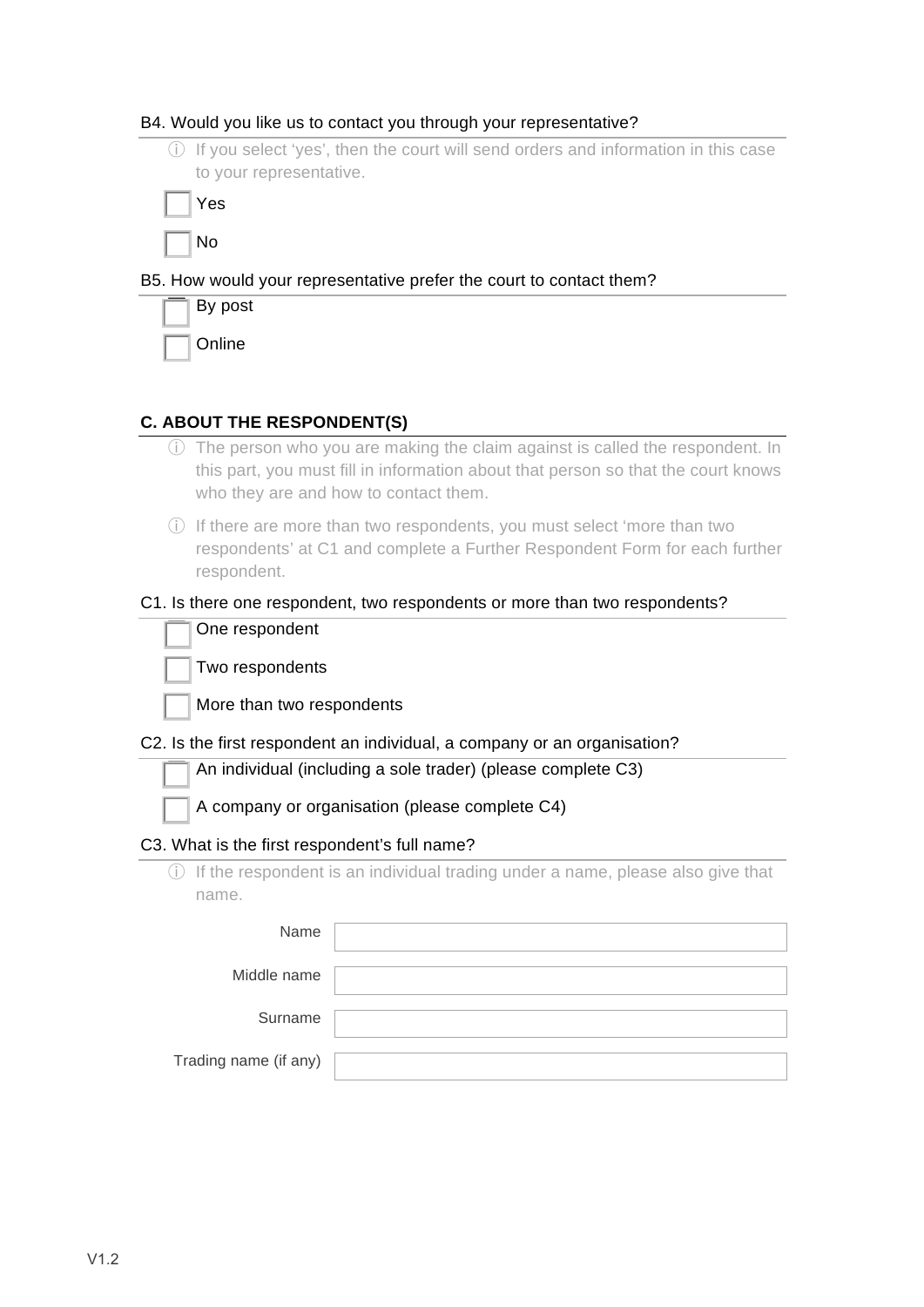#### C4. What is the first respondent's company name or organisation name?

- ⓘ If the respondent is a company (which might be indicated by 'Limited', 'Ltd' or 'plc' after its name), please give the full name of that company and the company registration number.
- ⓘ You can check the name of a company on the Companies House website.

| Name                                                          |  |
|---------------------------------------------------------------|--|
| Company type                                                  |  |
| Company registration<br>number (if limited<br>company or LLP) |  |
| Trading name (if any)                                         |  |

#### C5. What are the first respondent's contact details?

| Address       |  |
|---------------|--|
| City          |  |
| Postcode      |  |
| Email address |  |

#### C6. Is the second respondent an individual, a company or an organisation?

|  | An individual (including a sole trader) (please complete C7) |  |  |  |  |
|--|--------------------------------------------------------------|--|--|--|--|
|--|--------------------------------------------------------------|--|--|--|--|

A company or organisation (please complete C8)

#### C7. What is the second respondent's full name?

ⓘ If the respondent is an individual trading under a name, please also give that name.

| Name                  |  |
|-----------------------|--|
| Middle name           |  |
| Surname               |  |
| Trading name (if any) |  |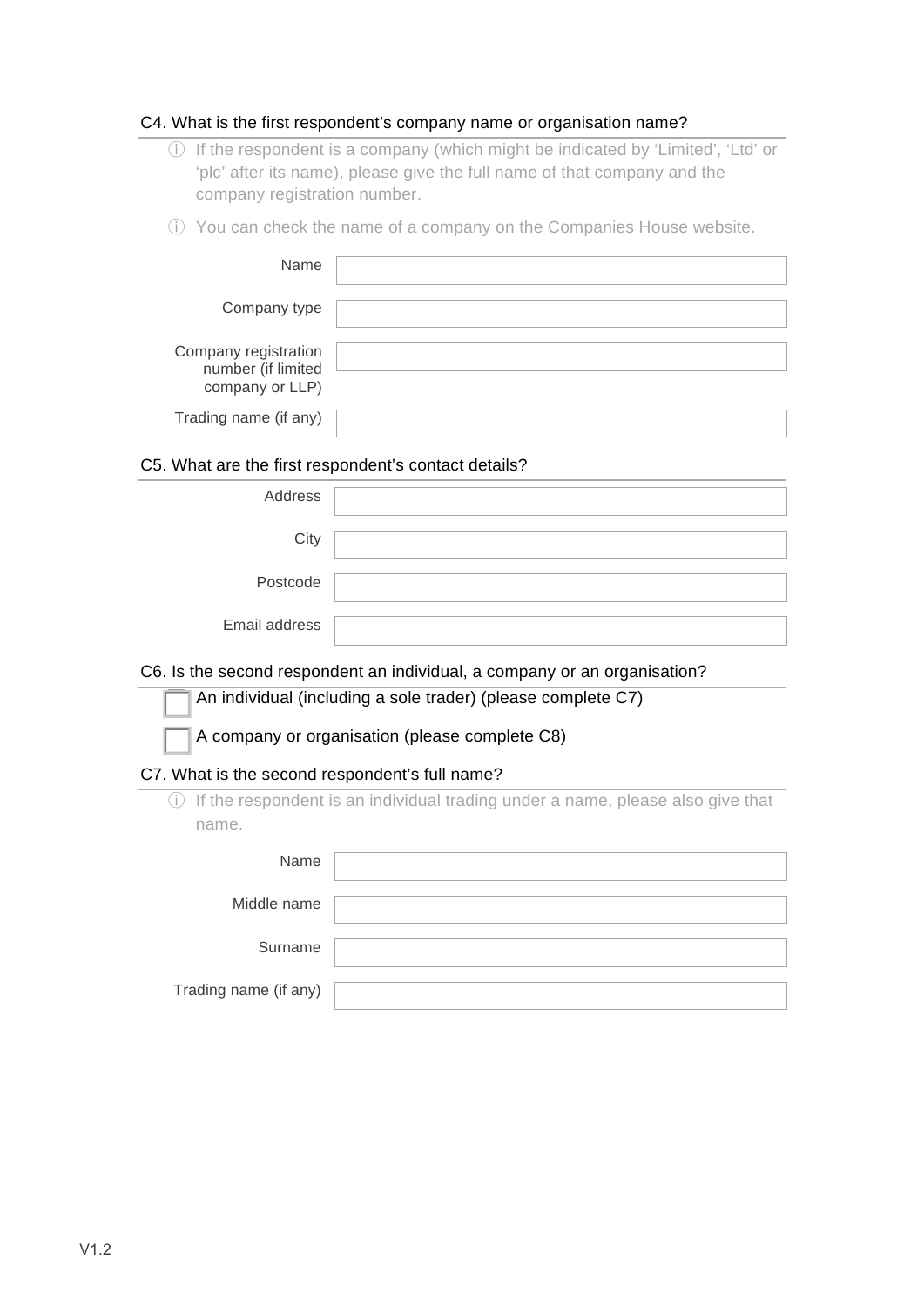#### C8. What is the second respondent's company name or organisation name?

- ⓘ If the respondent is a company (which might be indicated by 'Limited', 'Ltd' or 'plc' after its name), please give the full name of that company and the company registration number.
- ⓘ You can check the name of a company on the Companies House website.

| Name                                                          |  |
|---------------------------------------------------------------|--|
| Company type                                                  |  |
| Company registration<br>number (if limited<br>company or LLP) |  |
| Trading name (if any)                                         |  |

#### C9. What are the second respondent's contact details?

| Address       |  |
|---------------|--|
| City          |  |
| Postcode      |  |
| Email address |  |

#### C10. Would you like the court to formally serve this Claim Form on your behalf?

ⓘ The court cannot formally serve this Claim Form on your behalf if you are a company or if you are represented by a solicitor. You will have to arrange formal service yourself.

| Yes |
|-----|
| No  |

#### **D. ABOUT YOUR CLAIM**

ⓘ In this part, you must fill in information about the claim you are making against the respondent.

#### D1. What is the background to your claim?

- ⓘ In this section, you should briefly describe the essential facts about the story behind your claim. You do not need to set out every detail of the story. You should focus on the parts which are important for you to establish your claim.
- ⓘ You should include:
	- − key dates,
	- − if there was an agreement, what you agreed to do and what the respondent agreed to do,
	- − when you became aware of the problem or dispute,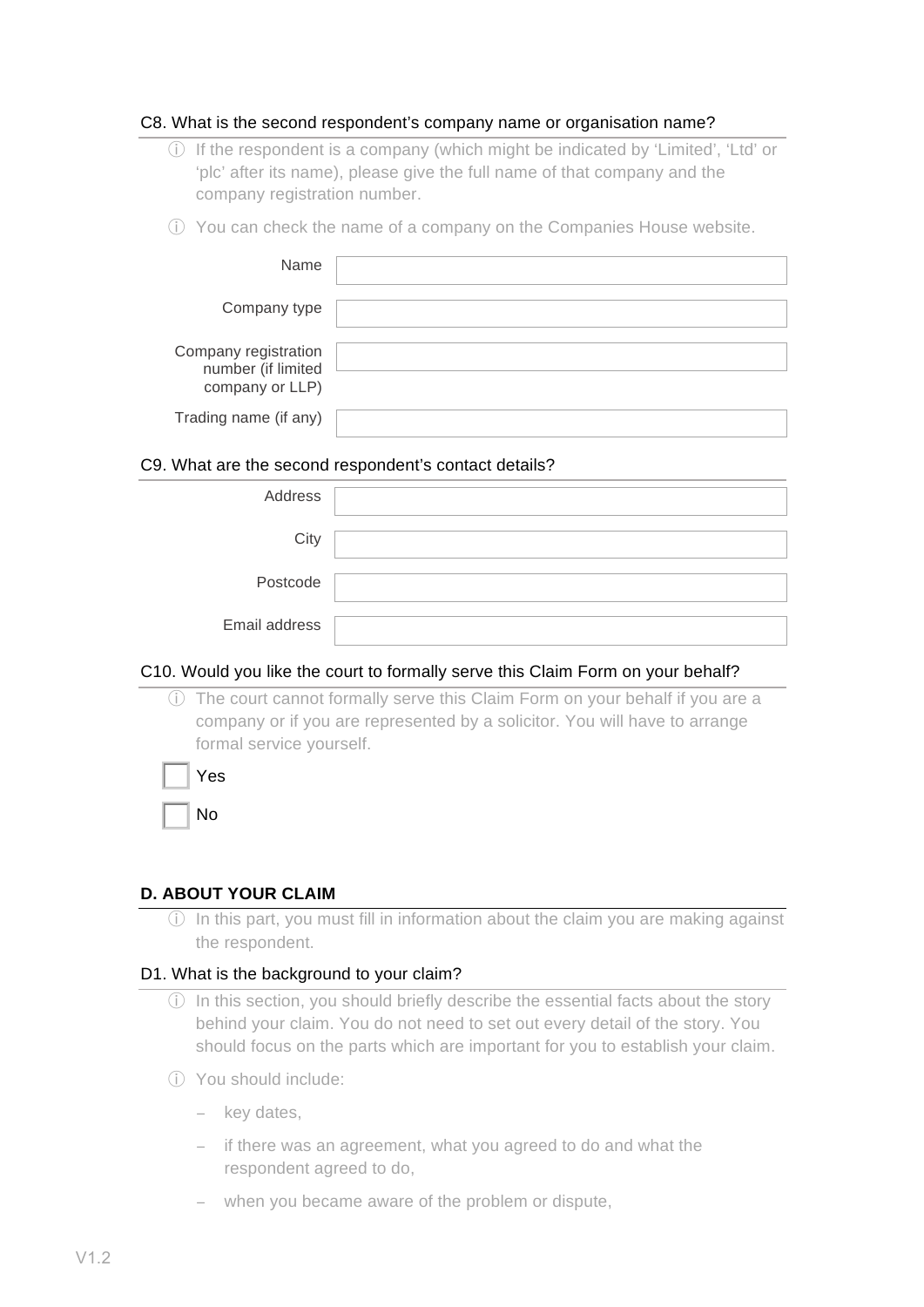- − whether any payments have been made so far, and if so what,
- − whether any services have been provided so far, and if so what.
- ⓘ If this is insufficient space to describe the essential factual background, you may use another sheet of paper, which must be headed 'D1' and must be attached to the Claim Form.

#### D2. Where did this take place?

- ⓘ You should set out where the events described above took place. If any part happened online, please state this.
- ⓘ This is so that the court and the respondent can make sure that this is the right court to hear this claim.

| Address  |  |
|----------|--|
| City     |  |
| Postcode |  |
| Details  |  |
|          |  |

#### D3. Does this claim relate to a consumer credit agreement?

ⓘ You should select 'Yes' if the claim is about an agreement between you and the respondent in which you provided the respondent with credit of any amount.



! No

#### D4. What are the details of the consumer credit agreement?

- ⓘ Set out the following information:
	- − the date of the agreement and its reference number
	- − the name and address of any person who acted as guarantor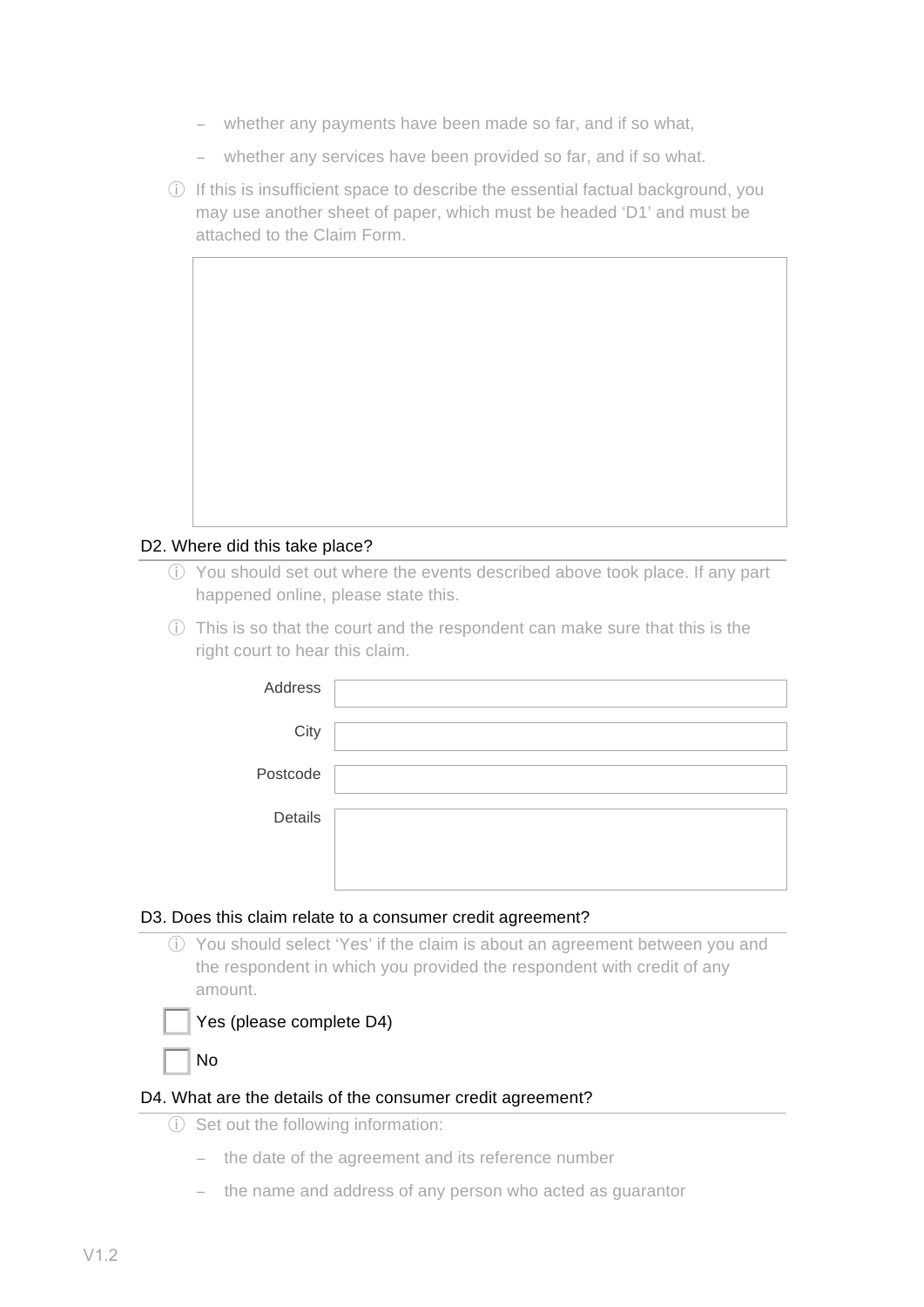- − the details of the agreed repayment arrangements
- − the unpaid balance or amount of arrears.



#### D5. If your claim is successful, what do you want from the respondent?

- ⓘ You should select the option(s) that best describes the type of order you would like the court to make if your claim is successful. You can ask for more than one type of order to be made in a claim.
- ⓘ You can also ask for alternative orders. For example, you could ask for the respondent to be ordered to repair something of yours or, failing that, to give you money to buy a new item.
- ⓘ You should set out the detail of what you would like the court to order next to each option that you select.

I want the respondent to be ordered by the court to pay me a sum of money:

I want the court to order the respondent to pay me the sum of  $E$  .

I want the court to order the respondent to pay me interest on that sum at the rate of % annually from the last date for service.

ⓘ You should provide a breakdown to explain the sum of money you are claiming

ⓘ You should also set out the date from which you would like the court to order interest to run from and the rate of interest you would like the court to order.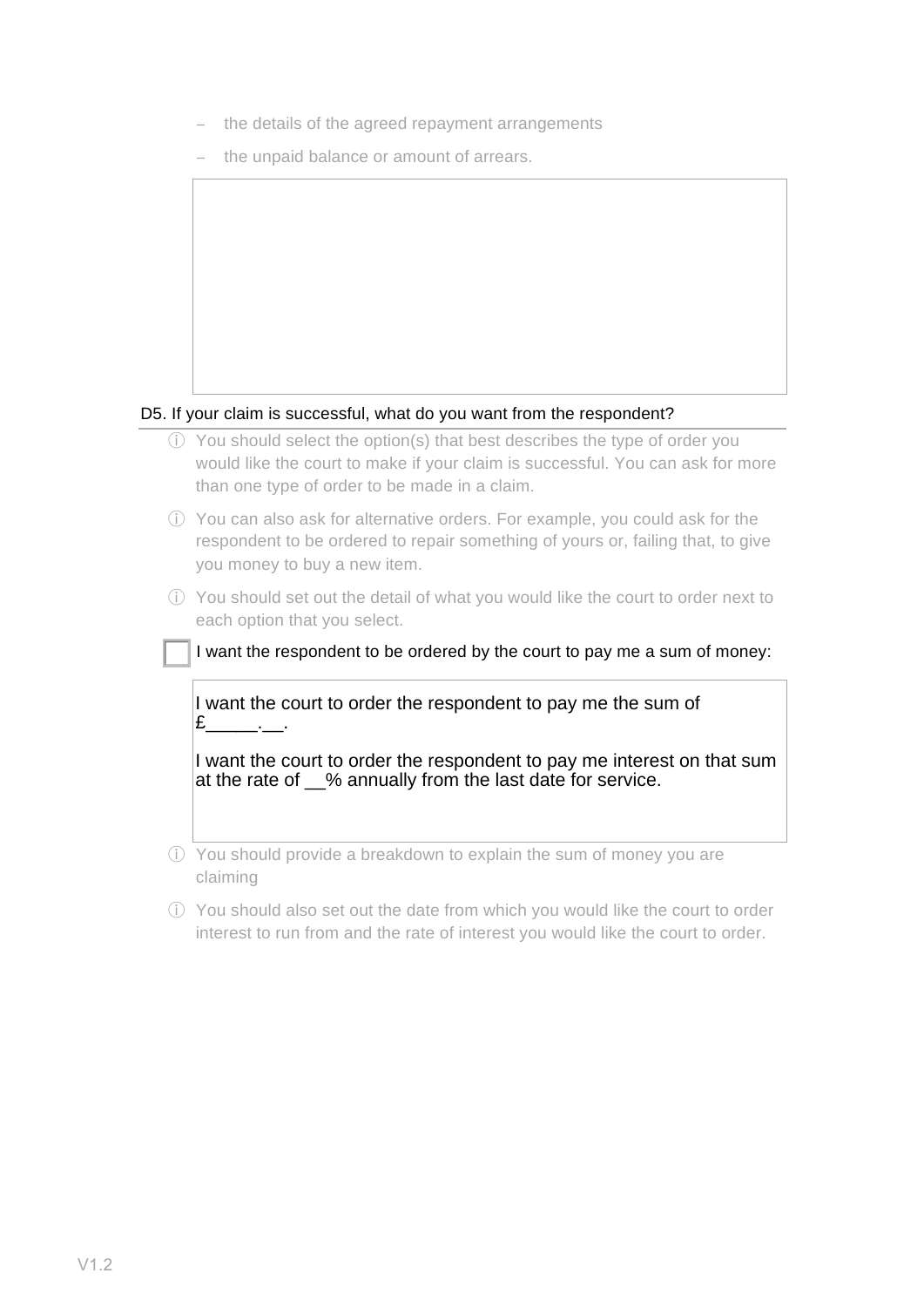| I want the court to order the respondent to deliver to me the following<br>items:<br>1. $[list]$                                                                                                                                                                                                                                                                                           |
|--------------------------------------------------------------------------------------------------------------------------------------------------------------------------------------------------------------------------------------------------------------------------------------------------------------------------------------------------------------------------------------------|
| Alternatively, if the respondent does not deliver [that item / those<br>items], I want the court to order the respondent to pay me the sum of<br>£________, with interest on that sum at the rate of 1% annually from<br>the last date for service.                                                                                                                                        |
| (i) Set out the item(s) you want to be delivered to you.                                                                                                                                                                                                                                                                                                                                   |
| (i) You may want to set out an alternative claim for payment of a sum of money                                                                                                                                                                                                                                                                                                             |
|                                                                                                                                                                                                                                                                                                                                                                                            |
| in case the respondent does not deliver the items to you.                                                                                                                                                                                                                                                                                                                                  |
| I want the respondent to be ordered by the court to do something for me:<br>I want the court to order the respondent to do the following:<br>$1.$ [list]<br>Alternatively, if the respondent does not do that, I want the court to<br>order the respondent to pay me the sum of $E_{\text{max}}$ , with interest on<br>that sum at the rate of 1% annually from the last date for service. |
| 1) Set out exactly what you want the respondent to be ordered to do.                                                                                                                                                                                                                                                                                                                       |

ⓘ If your claim is successful, the court can order the respondent to pay you a sum of money to compensate you for the expense of making this claim.

## ! No

#### D7. Why should your claim be successful?

- ⓘ ⓘ You should set out briefly the reasons why your claim should be successful, and the court should make the orders which you have asked for, for example:
	- − "The respondent breached a contract with me by not completing work satisfactorily"
	- − "The respondent caused damage or financial loss to me by breaking something belonging to me"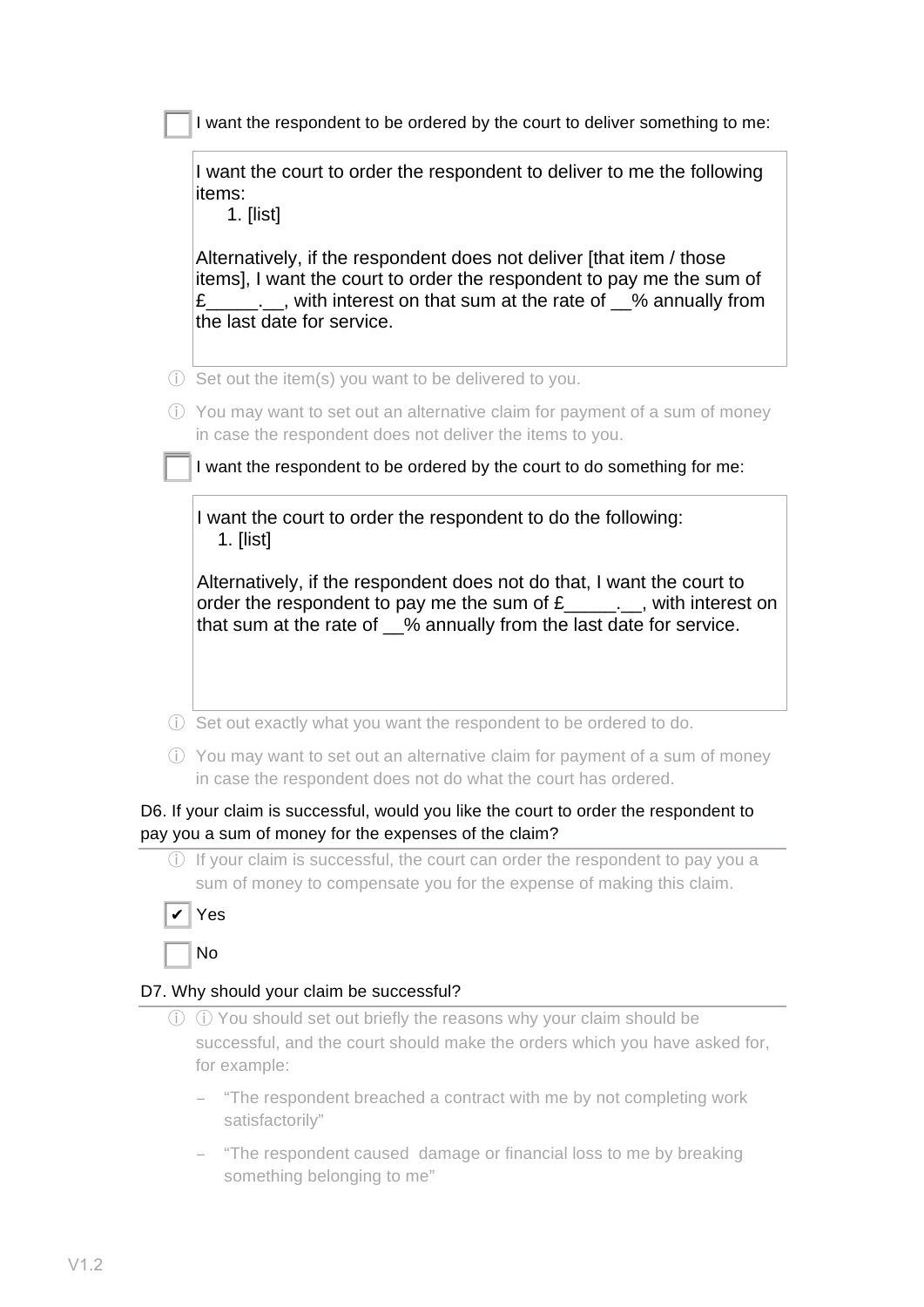− "The respondent has kept something belonging to me without the right to do."



- ⓘ It is an important principle of simple procedure that parties should be encouraged to settle their disputes by negotiation, where possible.
- ⓘ You should set out any steps you have taken, if any, to try to settle the dispute with the respondent.
- ⓘ The court will use this information to assess whether more negotiation would help you and the respondent settle your dispute.

To try and settle the dispute I have taken the following steps...

### **E. WITNESSES, DOCUMENTS AND EVIDENCE**

E1. Set out in a numbered list any witnesses you might to bring to a hearing to support your claim, their name and address, and what their relationship to the claim is.

ⓘ You should list any witnesses you think you might bring to a hearing. You do not need to list yourself or the respondent.

- ⓘ You should provide the full name and address of any witnesses.
- ⓘ Your claim may require no witnesses other than you and the respondent. You do not need to bring a witness if the evidence which they might give can be shown in some other way, e.g. by photographs.
- ⓘ You should describe the relationship of each witness to the claim. For example, you might indicate that a witness:
	- − was the person with whom you made an agreement
	- − was present when damage took place
	- − inspected some work which you consider to have not been completed satisfactorily.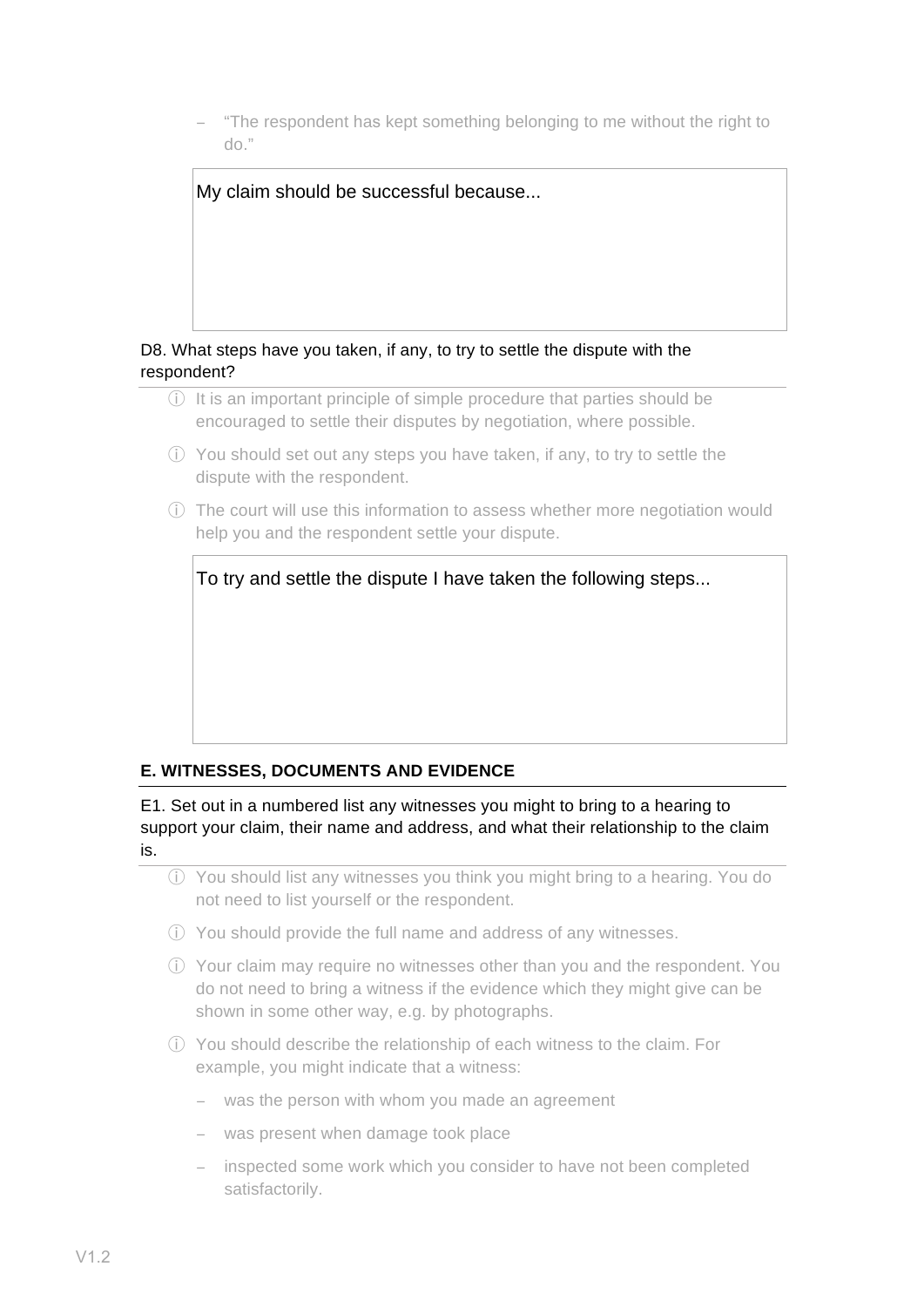ⓘ If the court orders a hearing, Part 11 of the Simple Procedure Rules tells you what you need to do to arrange the attendance of your witnesses.



#### E2. Set out in a numbered list any documents you might bring to court to support your claim.

- ⓘ You should list any documents you think you might bring to a hearing. This includes photographs and other printed material which may be kept in a file.
- ⓘ When preparing these documents for a hearing, it is useful if they are indexed with numbers.
- ⓘ If the court orders a hearing, Part 10 of the Simple Procedure Rules tells you what you need to do to lodge documents.



#### E3. Set out any other pieces of evidence you intend to bring to a hearing to support your claim.

- ⓘ You should list any other evidence you think you might bring to a hearing.
- ⓘ This includes objects, but not printed material.
- ⓘ For example, if the claim was about damage caused to an item of clothing, you might list the item of clothing. You do not need to bring a piece of evidence if the important point can be shown in some other way, e.g. by photographs.